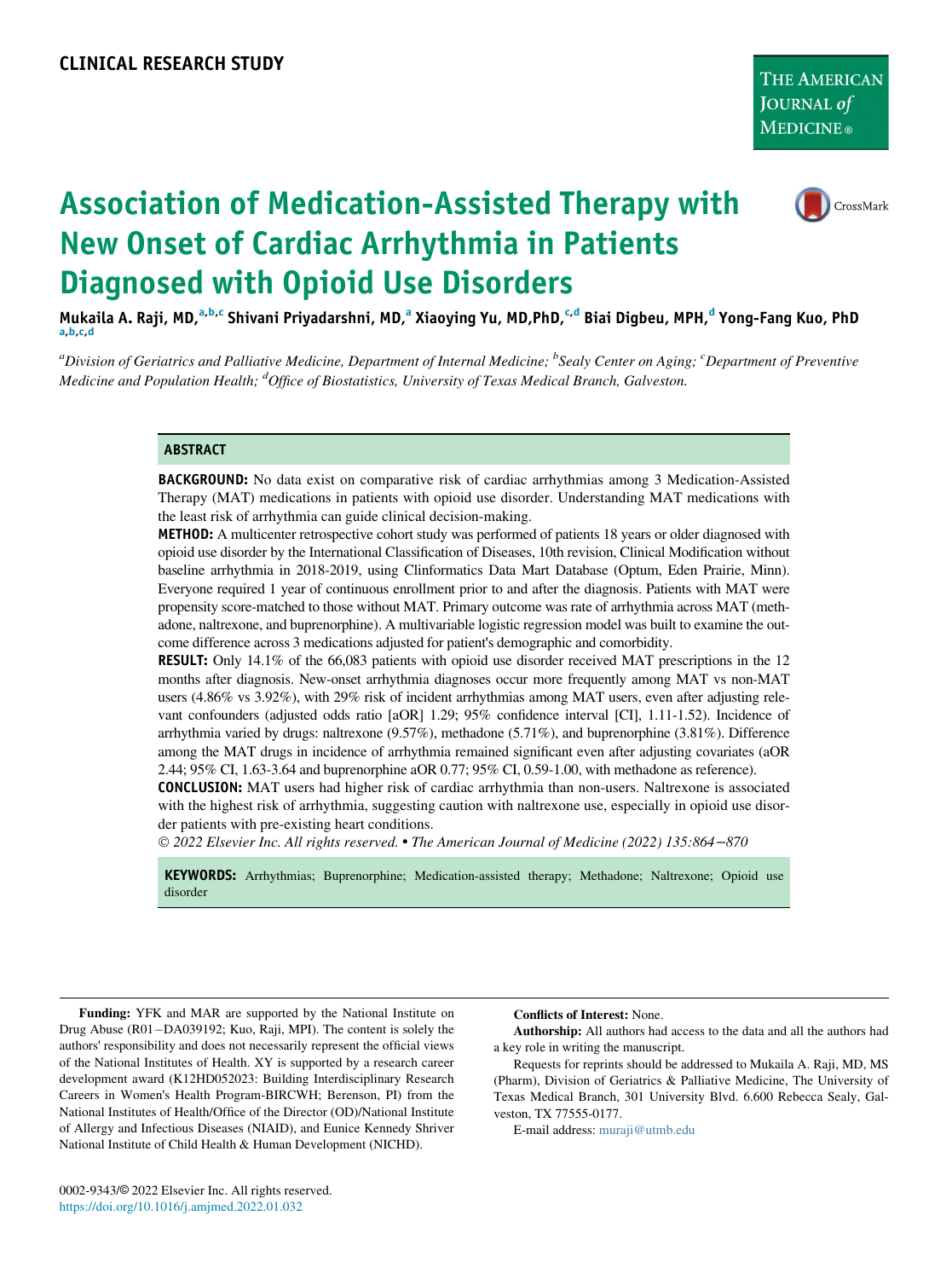CLINICAL SIGNIFICANCE

than those who did not.

at 3.81%.

apy.

• Patients with opioid use disorder who received medication-assisted therapy had a higher risk of cardiac arrhythmia

 Rates of new-onset arrhythmia varied by medication type: naltrexone 9.57%, methadone 5.71%, and buprenorphine

 Our findings suggest that in opioid use disorder patients with significant cardiovascular conditions—especially conditions that increase the risk of arrhythmias—clinicians should consider buprenorphine as first-line ther-

#### INTRODUCTION

Opioid overdose death—a growing public health problem in the United States—has substantially worsened during the ongoing COVID-19 pandemic.<sup>[1,](#page-6-0)[2](#page-6-1)</sup> A key evidence-based intervention to treat opioid use disorder and mitigate opioid overdose death is Medication-Assisted Therapy (MAT, also

called medication for opioid use disorder or Medication-Assisted Treatment).<sup>[3](#page-6-2)[,4](#page-6-3)</sup> MAT medication use is associated with a significant reduction in opioid relapse after recovery and in opioid-related acute care use, overdose, and deaths, compared with no treatment.<sup>[3-5](#page-6-2)</sup> Yet, MAT medications (buprenorphine, naltrexone, and methadone) are underused in opioid use disorder patients, reflecting multiple factors: access, cost, and insurance barriers, stigma, prescriber inertia, policies that restrict MAT prescribing, and concerns about cardiovascular and other side effects.<sup>[5-8](#page-6-4)</sup> An understudied area of cardiovascular toxicity concerns related to the comparative risks of cardiac arrhythmias during treatment with any of the 3 MAT drugs: buprenor-

phine, naltrexone, and methadone. While the study shows the association of methadone use and increased odds of QT prolongation, few data exist on comparative cardiac toxicity among these 3 medications when used in the setting of opioid use disorder treatment. $8,9$  $8,9$  We thus used nationally representative population-based data to examine comparative cardiovascular toxicity of MAT for opioid use disorder and their relative risks for QT prolongations and onset of new arrhythmias. Understanding MAT medications with the least risk of arrhythmia can guide clinical decision-making, especially in opioid use disorder patients with pre-existing cardiovascular conditions.

## **METHODS**

#### Data Source

A retrospective cohort study of patients diagnosed with opioid use disorder in 2018-2019 was performed using administrative claims data extracted from Optum's de-identified Clinformatics Data Mart (CDM) Database (Optum, Eden Prairie, Minn). CDM is one of the nation's largest commercial insurance databases containing patient demographics and clinical information such as prescription drugs dispensed and outpatient and inpatient claims. This study was reviewed and approved by the University of Texas Medical Branch Institutional Review Board.

## Study Cohort

We identified patients aged 18 years and older in the analysis if they had a diagnosis of opioid use disorder in 2018- 2019. Eligible individuals were identified using the International Classification of Diseases, 10th Revision, Clinical Modification  $(ICD-10-CM)$  based on the Centers for

> Medicare & Medicaid Services CMS Chronic Condition Data Warehouse ([Supplementary Table](#page-7-0) [1,](#page-7-0) available online). The index date as defined by the first opioid use disorder diagnosis is 2018-2019. Patients were excluded if they were not continuously enrolled in the 12 months prior to and the 12 months following the index date. Another exclusion criterion was arrhythmia diagnoses in the 12 months prior to the index date, giving a final analytical sample size of 66,083 patients. The control group included those without any MAT in the 12 months after the index date. The [Supplementary Figure](#page-7-1) (available online) details the cohort selection flowchart. For each patient, we identified whether they received MAT in the 12 months after the

index date. We used National Drug Codes in pharmacy claims and Common Procedural Terminology codes in medical claims to identify MAT by receiving prescription or injection of methadone, naltrexone, and buprenorphine [\(Supplementary Table 2,](#page-7-2) available online). The control group included those without any MAT in the 12 months after the index date.

#### Study Outcome and Covariates

We assessed whether both groups were diagnosed with arrhythmias, including long QT prolongation, within 1 year after the index date. Diagnosis of cardiac arrhythmias was based on the definition from the Elixhauser Comorbidity Index [Supplementary Table 1](#page-7-0). shows the ICD-10 codes of the study outcome. Age at the index date was obtained from the CDM database. We examined and adjusted for all conditions 12 months prior to the index date, which was included in the Elixhauser Comorbidity Index. Each condition was examined as a separate covariate. We also adjusted for sex and the geographic region (Midwest, Northeast, South, West) of each patient. To control for differences between the 2 groups, we performed propensity score matching. The propensity score of having MAT was generated using a logistic regression model including age, sex, region, and comorbidity related to MAT use and arrhythmias (congestive heart failure, chronic pulmonary disease, diabetes, fluid and electrolyte disorders, and hyperthyroidism). For each patient with MAT, we performed greedy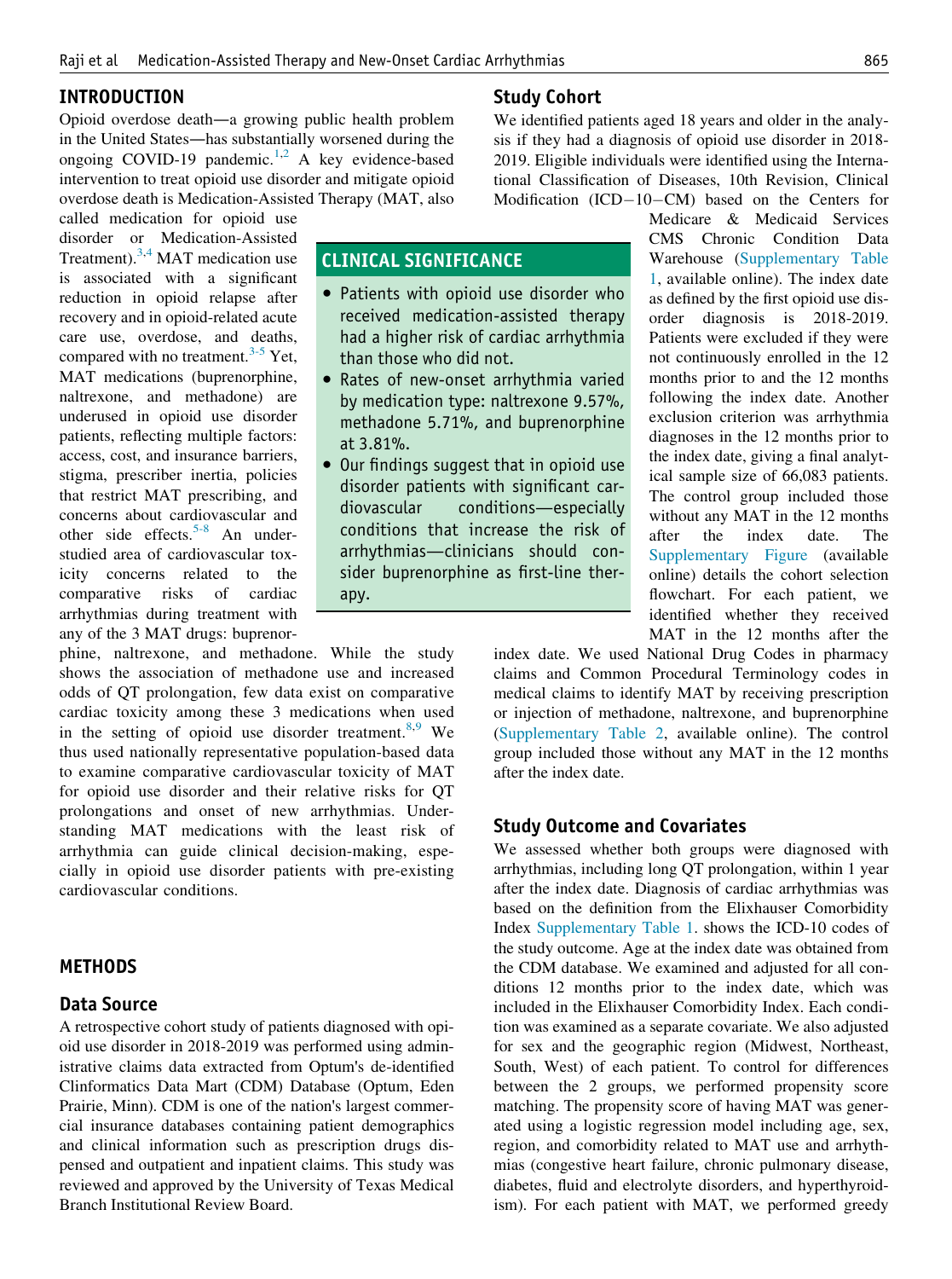| Variable                        | MAT $n = 7511$ n $(\%)$ | No MAT $n = 13,254$ n (%) | Overall $n = 20,765$ | <b>Standard Difference</b> | P Value |
|---------------------------------|-------------------------|---------------------------|----------------------|----------------------------|---------|
| Age, mean (SD)                  | 51.11 (15.37)           | 50.64 (15.34)             | 50.81 (15.36)        | 0.0309                     | .0325   |
| Sex                             |                         |                           |                      |                            |         |
| Female                          | 6104 (46.05)            | 3525 (46.93)              | 9629                 | $-0.0176$                  | .2233   |
| Male                            | 7150 (53.95)            | 3986 (53.07)              | 11,136               |                            |         |
| Region                          |                         |                           |                      |                            |         |
| Midwest                         | 2121 (16.0)             | 1173 (15.62)              | 3294                 |                            |         |
| Northeast                       | 1480 (11.17)            | 899 (11.97)               | 2379                 |                            | .1662   |
| South                           | 6280 (47.38)            | 3479 (46.32)              | 9759                 | 0.0329                     |         |
| West                            | 3373 (25.45)            | 1960 (26.1)               | 5333                 |                            |         |
| Elixhauser comorbidities        |                         |                           |                      |                            |         |
| Congestive heart failure        | 348 (2.63)              | 286 (3.81)                | 634                  | 0.0670                     | .0001   |
| Chronic pulmonary disease       | 3083 (23.26)            | 1820 (24.23)              | 4903                 | 0.0228                     | .1137   |
| <b>Diabetes</b>                 | 2161(16.3)              | 1312 (17.47)              | 3473                 | 0.0311                     | .0309   |
| Fluid and electrolyte disorders | 1188 (8.96)             | 784 (10.44)               | 1972                 | 0.0498                     | .0005   |
| Hyperthyroidism                 | 74 (0.56)               | 77 (1.03)                 | 151                  | 0.0527                     | .0001   |

<span id="page-2-0"></span>Table 1 Descriptive Statistics of Patient Demographics and Comorbidity Related to MAT Use and Arrhythmias Between Patients with and Without MATs in the Matched Cohort (n = 20,765)

nearest neighbor matching to select 2 patients without MAT within a caliper equal to 0.2 standard deviations (SD) of the logit of the propensity score. The date of first MAT use from the MAT user was assigned to the 2 matched non-MAT users. Then, we excluded the pairs in which MAT users had arrhythmias that occurred prior to MAT use, the pairs in which both non-MAT users had arrhythmias that occurred prior to their assigned MAT use, and the individual non-MAT user who had arrhythmias that appeared prior to their assigned MAT user. Our final propensity match cohort included 7511 pairs, with 5743 of them having 2 matched non-MAT users and 1768 of them having 1 matched non-MAT user. We regenerated the propensity score model for sensitivity analysis, including all Elixhauser comorbidity, hyperthyroidism, age, sex, and region. Then we repeated the matching process and had 7489 pairs of patients.

## Statistics Analysis

Mean (SD) and frequency of patient characteristics and comorbidity were calculated for both groups prior to propensity match and compared by t test for continuous variables and chi-squared test for categorical variables. After the propensity score match, we used the standardized difference to assess the balance of covariates between 2 groups. A conditional logistic regression model was built to examine the association between MAT use and arrhythmia in the propensity match cohort. We further compared the rate of arrhythmia across 3 medications (methadone, naltrexone, and buprenorphine). In these analyses, we excluded 29 patients with more than one type of medication in the 12 months after the index date. A multivariable logistic regression model was built to examine the outcome difference across 3 medications adjusted for patient's demographic and comorbidity. All tests of statistical significance were 2sided, and analyses were performed with SAS 9.4 (SAS Institute, Cary, NC).

## RESULTS

Among 66,083 opioid use disorder patients who met selection criteria, 14.1% received MATs in the 12 months after diagnosis ([Supplementary Table 3](#page-8-0), available online). Patients who received MATs were younger, more likely to be male, residing in Northeast and Midwest regions, and have alcohol use disorder, depression, and liver disease, but less likely to have other chronic conditions. To account for these differences, we conduct propensity matching. After matching, patient demographics and comorbidity related to MAT and arrhythmia between MAT and non-MAT groups were very similar. The SD was  $\langle 0.1$ , which shows these characteristics were well balanced between the 2 groups after matching [\(Table 1](#page-2-0)). However, the comorbidity not included in the propensity score model was different between the 2 groups [\(Table 2](#page-3-0)). Alcohol abuse was less common in the MAT group (9.77%) than in the non-MAT group (13.73%). Depression was less prevalent (39.66%) in the MAT group than in the non-MAT group (45.84%). On the contrary, 20.59% were obese in the MAT group, compared with 16.39% in the non-MAT group. The rate of arrhythmias was 4.86% and 3.92% among MAT and non-MAT groups, respectively. After adjusting for comorbidity, which was significantly different between the 2 groups, the risk of arrhythmias was 29% higher among MAT users (adjusted odds ratio [aOR] 1.29; 95% confidence interval [CI], 1.11-1.52) [\(Table 3](#page-3-1)). Other comorbidity associated with arrhythmias included valvular disease (aOR 2.55; 95% CI, 1.65-3.93), peripheral vascular disorders (aOR 1.51; 95% CI, 1.14-2.00), renal failure (aOR 1.40; 95% CI, 1.03- 1.92), and liver disease (aOR 1.43; 95% CI, 1.06-1.92).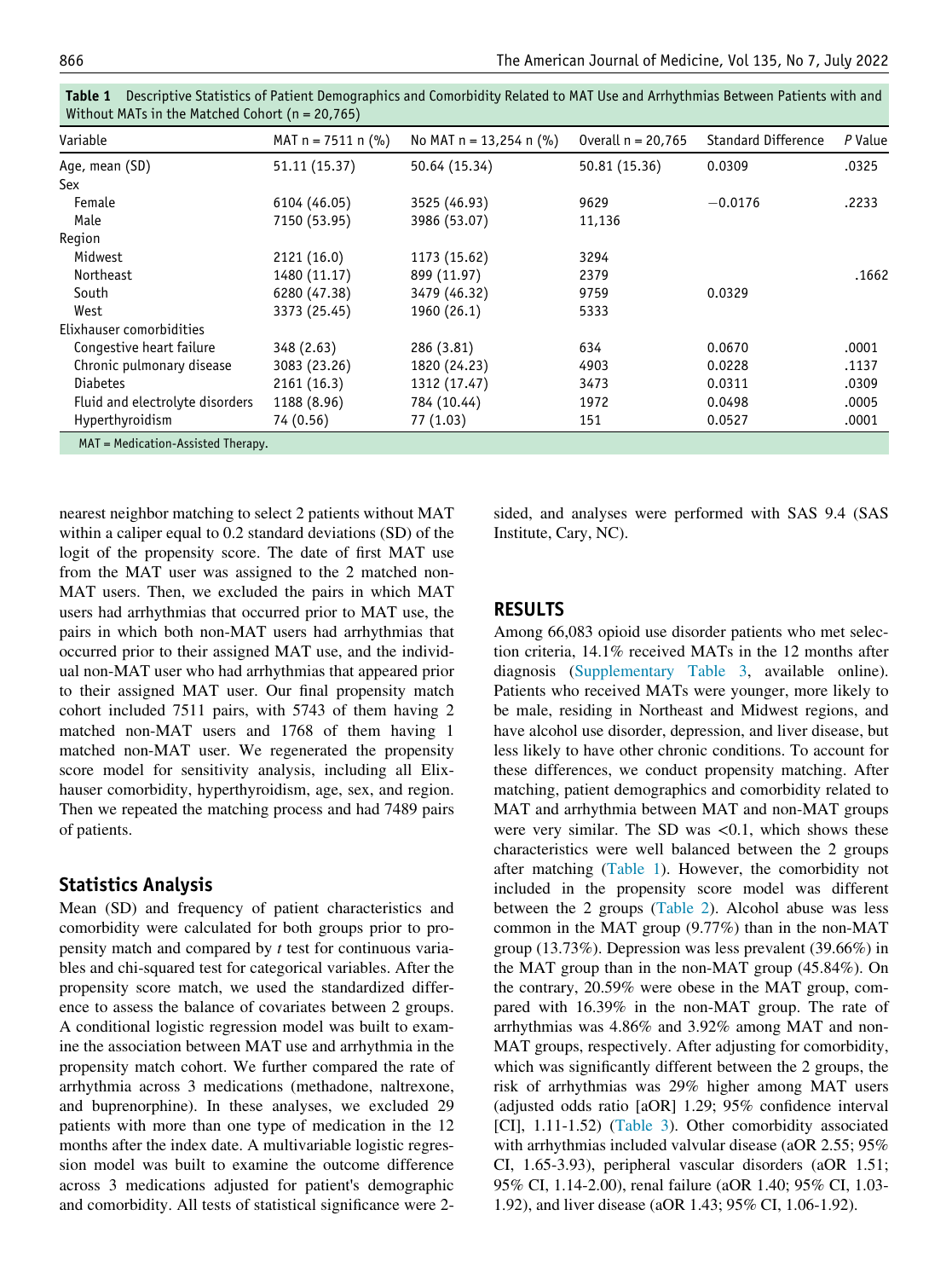<span id="page-3-1"></span>Among MAT users, we found that the rate of arrhythmia with the use of naltrexone was higher (9.57%) compared with methadone (5.71%), and the rate of arrhythmia was the least with the help of buprenorphine (3.81%). There were significant age differences among patients in different MAT groups. Patients in the methadone group were older (mean age 56.96 years) compared with buprenorphine (mean age 51.11) and naltrexone (mean age 37.93). Alcohol abuse was highest in naltrexone (50.76%) compared with buprenorphine and methadone group ([Table 4\)](#page-4-0). This finding can be explained because naltrexone is also used to treat patients with alcohol use disorder. After adjusting for demographics and comorbidity, the use of naltrexone was associated with a more than 2 times higher risk of arrhythmias than methadone (aOR 2.43; 95% CI, 1.61-3.65) [\(Table 5\)](#page-5-0). In contrast, the use of buprenorphine was associated with a lower risk of arrhythmias than the use of methadone; however, this difference was marginally significant (aOR 0.78; 95% CI, 0.60-1.02).

Our sensitivity analyses with the matching propensity score including all comorbidity were well balanced between MAT and non-MAT groups ([Supplementary Table 4](#page-9-0), available online). The association between MAT use and arrhythmias was robust (aOR 1.30; 95% CI, 1.13-1.50). Also, the association between type of medication and arrhythmias remained similar for naltrexone (aOR 2.44; 95% CI, 1.63-3.64) and buprenorphine (aOR 0.77; 95% CI, 0.59-1.00) in comparison with methadone.

Table 3 Results from the Unadjusted and Adjusted Conditional Logistic Regression Models Examining Associations Between MAT and Arrhythmias

| Variables                                                                   | 0R    | 95% CI         | P Value  |
|-----------------------------------------------------------------------------|-------|----------------|----------|
| Unadjusted                                                                  |       |                |          |
| MAT                                                                         | 1.354 | 1.166-1.572    | < .0001  |
| Adjusted                                                                    |       |                |          |
| <b>MAT</b>                                                                  | 1.294 | 1.105-1.516    | .0014    |
| Alcohol                                                                     | 1.219 | 0.93-1.598     | .1523    |
| Deficiency anemia                                                           | 1.182 | 0.839-1.666    | .3388    |
| Depression                                                                  | 1.198 | 0.98-1.465     | .0771    |
| Hypothyroidism                                                              | 1.137 | $0.873 - 1.48$ | .3399    |
| Liver disease                                                               | 1.426 | 1.056-1.924    | .0204    |
| Cancer                                                                      | 1.414 | 0.969-2.063    | .0724    |
| <b>Obesity</b>                                                              | 1.006 | 0.797-1.27     | .9611    |
| Peptic ulcer disease<br>excluding bleeding                                  | 1.45  | 0.767-2.744    | .2529    |
| Peripheral vascular<br>disorders                                            | 1.51  | 1.137-2.004    | .0044    |
| Renal failure                                                               | 1.401 | 1.023-1.918    | .0357    |
| Rheumatoid arthritis/<br>collagen                                           | 1.056 | 0.813-1.372    | .6826    |
| Valvular disease                                                            | 2.547 | 1.652-3.927    | < .0001  |
| $CI = confidence$ interval; MAT = Medication-Assisted<br>$OR = odds ratio.$ |       |                | Therapy; |

#### **DISCUSSION**

Our findings can be summarized as follows. Only 14.1% of the 66,083 patients with opioid use disorder received MAT

<span id="page-3-0"></span>Table 2 Descriptive Statistics of Comorbidity Not Included in the Propensity Score Model Between MAT and Non-MAT Users in the Match Cohort

| <b>CULLUIL</b>                          |                                                        |                         |                      |         |
|-----------------------------------------|--------------------------------------------------------|-------------------------|----------------------|---------|
| Variables                               | MAT $n = 7511$ n $(\%)$                                | No MAT n = 13,254 n (%) | Overall $n = 20,765$ | P Value |
| Elixhauser comorbidities                |                                                        |                         |                      |         |
| Alcohol abuse                           | 1295 (9.77)                                            | 1031 (13.73)            | 2326                 | .0001   |
| Blood loss anemia                       | 114 (0.86)                                             | 69 (0.92)               | 183                  | .6645   |
| Coagulopathy                            | 380 (2.87)                                             | 215(2.86)               | 595                  | .9848   |
| Deficiency anemia                       | 696 (5.25)                                             | 443 (5.9)               | 1139                 | .0492   |
| Depression                              | 5257 (39.66)                                           | 3443 (45.84)            | 8,700                | .0001   |
| AIDS/HIV                                | 80(0.6)                                                | 47 (0.63)               | 127                  | .844    |
| Hypertension complicated                | 833 (6.28)                                             | 451 (6)                 | 1284                 | .4202   |
| Hypertension uncomplicated              | 5914 (44.62)                                           | 3293 (43.84)            | 9207                 | .2781   |
| Hypothyroidism                          | 1735 (13.09)                                           | 1097 (14.61)            | 2832                 | .0022   |
| Liver disease                           | 988 (7.45)                                             | 743 (9.89)              | 1731                 | .0001   |
| Cancer                                  | 648 (4.89)                                             | 303 (4.03)              | 951                  | .0046   |
| <b>Obesity</b>                          | 2729 (20.59)                                           | 1231 (16.39)            | 3960                 | .0001   |
| Other neurological disorders            | 980 (7.39)                                             | 593 (7.9)               | 1573                 | .1898   |
| Pulmonary circulation disorders         | 211 (1.59)                                             | 143(1.9)                | 354                  | .0953   |
| Peptic ulcer disease excluding bleeding | 156 (1.18)                                             | 116 (1.54)              | 272                  | .0253   |
| Peripheral vascular disorders           | 1465 (11.05)                                           | 637 (8.48)              | 2102                 | .0001   |
| Paralysis                               | 167 (1.26)                                             | 81 (1.08)               | 248                  | .2471   |
| Psychoses                               | 449 (3.39)                                             | 275 (3.66)              | 724                  | .3017   |
| Renal failure                           | 1029 (7.76)                                            | 486 (6.47)              | 1515                 | .0006   |
| Rheumatoid arthritis/collagen           | 1976 (14.91)                                           | 945 (12.58)             | 2921                 | .0001   |
| Valvular disease                        | 357 (2.69)                                             | 244 (3.25)              | 601                  | .0219   |
| Weight loss                             | 558 (4.21)                                             | 324 (4.31)              | 882                  | .722    |
| ATDC                                    | $\sim$ $\sim$ $\sim$ $\sim$ $\sim$<br>$1.1732 \pm 1.1$ | $\mathbf{M}$            |                      |         |

AIDS = acquired immunodeficiency syndrome; HIV = human immunodeficiency virus; MAT = Medication-Assisted Therapy.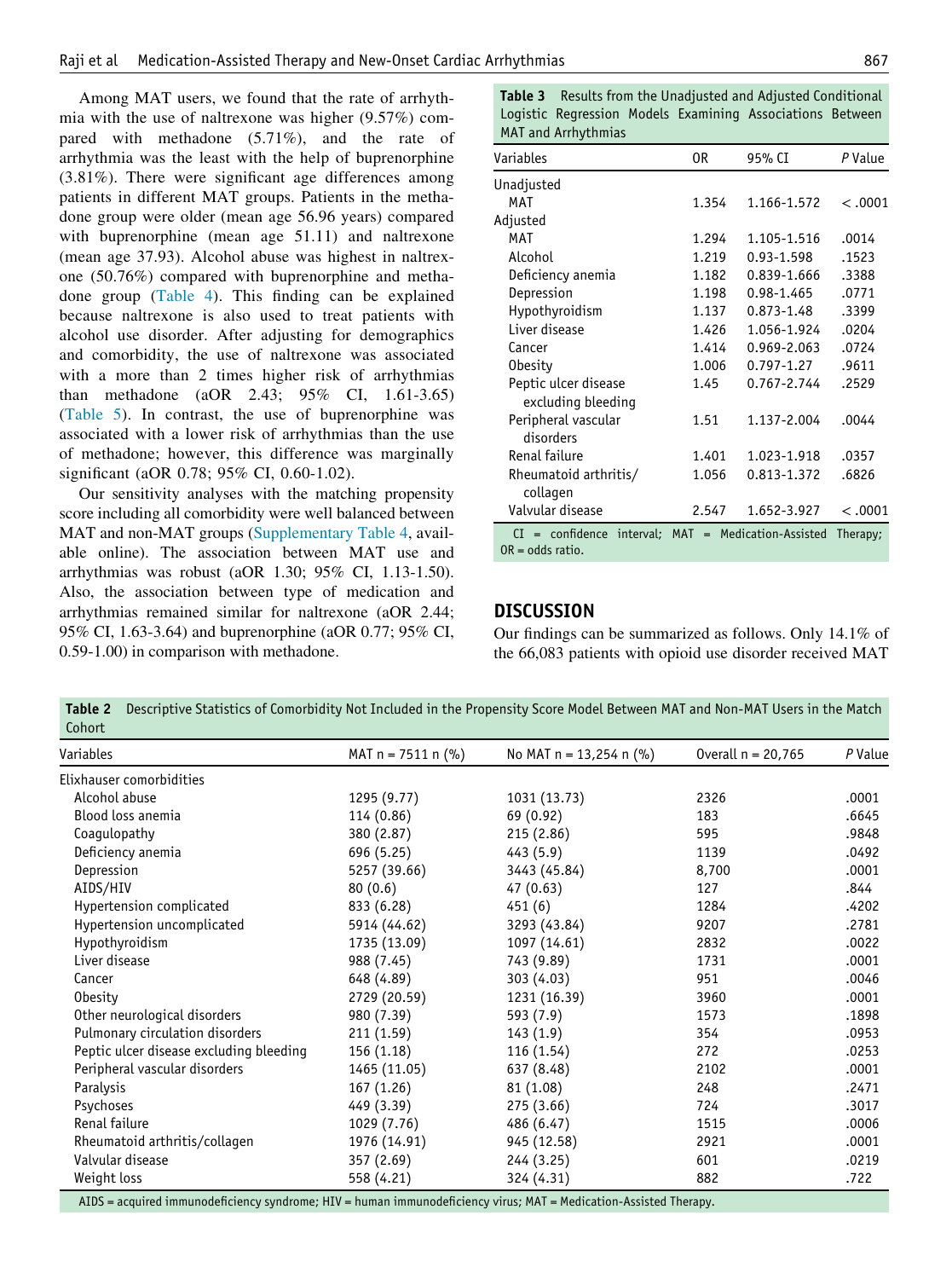| Variables                                  | Methadone $n = 1612$ n (%) | Naltrexone $n = 721$ n (%) | Buprenorphine n<br>$= 5149$ n (%) | Overall $n = 7482*$ | P Value |
|--------------------------------------------|----------------------------|----------------------------|-----------------------------------|---------------------|---------|
| Age, mean (SD)                             | 56.96 (13.62)              | 37.93 (14.66)              | 51.11 (14.84)                     | 51.18 (15.35)       | .0001   |
| Sex                                        |                            |                            |                                   |                     |         |
| Female                                     | 777 (48.2)                 | 323 (44.8)                 | 2410 (46.81)                      | 3510                | .3024   |
| Male                                       | 835 (51.8)                 | 398 (55.2)                 | 2739 (53.19)                      | 3972                |         |
| Region                                     |                            |                            |                                   |                     |         |
| Midwest                                    | 246 (15.26)                | 164 (22.75)                | 752 (14.6)                        | 1162                | .0001   |
| Northeast                                  | 171 (10.61)                | 97 (13.45)                 | 628 (12.2)                        | 896                 |         |
| South                                      | 647 (40.14)                | 284 (39.39)                | 2538 (49.29)                      | 3469                |         |
| West                                       | 548 (34)                   | 176 (24.41)                | 1231 (23.91)                      | 1955                |         |
| Elixhauser comorbidities                   |                            |                            |                                   |                     |         |
| Alcohol abuse                              | 96 (5.96)                  | 366 (50.76)                | 563 (10.93)                       | 1025                | .0001   |
| Blood loss anemia                          | 15 (0.93)                  | 6(0.83)                    | 48 (0.93)                         | 69                  | .9652   |
| Congestive heart failure                   | 79 (4.9)                   | 9(1.25)                    | 198 (3.85)                        | 286                 | .0001   |
| Chronic pulmonary<br>disease               | 445 (27.61)                | 116 (16.09)                | 1253 (24.33)                      | 1814                | .0001   |
| Coagulopathy                               | 78 (4.84)                  | 13(1.8)                    | 124 (2.41)                        | 215                 | .0001   |
| Deficiency anemia                          | 116(7.2)                   | 30(4.16)                   | 297 (5.77)                        | 443                 | .0115   |
| Depression                                 | 666 (41.32)                | 429 (59.5)                 | 2331 (45.27)                      | 3426                | .0001   |
| <b>Diabetes</b>                            | 407 (25.25)                | 52 (7.21)                  | 851 (16.53)                       | 1310                | .0001   |
| Fluid and electrolyte<br>disorders         | 192 (11.91)                | 87 (12.07)                 | 502 (9.75)                        | 781                 | .015    |
| AIDS/HIV                                   | 12(0.74)                   | 7(0.97)                    | 28(0.54)                          | 47                  | .3178   |
| Hypertension<br>complicated                | 145(9)                     | 18(2.5)                    | 287 (5.57)                        | 450                 | .0001   |
| Hypertension<br>uncomplicated              | 847 (52.54)                | 178 (24.69)                | 2261 (43.91)                      | 3286                | .0001   |
| Hypothyroidism                             | 289 (17.93)                | 72 (9.99)                  | 736 (14.29)                       | 1097                | .0001   |
| Hyperthyroidism                            | 12 (0.74)                  | 5(0.69)                    | 60 (1.17)                         | 77                  | .2212   |
| Liver disease                              | 170 (10.55)                | 60 (8.32)                  | 509 (9.89)                        | 739                 | .2503   |
| Cancer                                     | 115(7.13)                  | 15 (2.08)                  | 173 (3.36)                        | 303                 | .0001   |
| <b>Obesity</b>                             | 347 (21.53)                | 94 (13.04)                 | 786 (15.27)                       | 1227                | .0001   |
| Other neurological<br>disorders            | 150 (9.31)                 | 51 (7.07)                  | 391 (7.59)                        | 592                 | .0577   |
| Pulmonary circulation<br>disorders         | 48 (2.98)                  | 7(0.97)                    | 88 (1.71)                         | 143                 | .0008   |
| Peptic ulcer disease<br>excluding bleeding | 23(1.43)                   | <b>NA</b>                  | 90 (1.75)                         | 116                 | .0229   |
| Peripheral vascular<br>disorders           | 232 (14.39)                | 19 (2.64)                  | 386 (7.5)                         | 637                 | .0001   |
| Paralysis                                  | 30 (1.86)                  | 4(0.55)                    | 46 (0.89)                         | 80                  | .0016   |
| Psychoses                                  | 35(2.17)                   | 45 (6.24)                  | 193 (3.75)                        | 273                 | .0001   |
| Renal failure                              | 183 (11.35)                | 14 (1.94)                  | 288 (5.59)                        | 485                 | .0001   |
| Rheumatoid arthritis/<br>collagen          | 269 (16.69)                | 32 (4.44)                  | 643 (12.49)                       | 944                 | .0001   |
| Valvular disease                           | 71(4.4)                    | 11(1.53)                   | 161(3.13)                         | 243                 | .001    |
| Weight loss                                | 78 (4.84)                  | 25 (3.47)                  | 221 (4.29)                        | 324                 | .3135   |

<span id="page-4-0"></span>Table 4 Descriptive Statistics of Patient Demographics and Comorbidity Across Patients Received Methadone, Naltrexone, and Buprenorphine ( $n = 7482$ )

AIDS = acquired immunodeficiency syndrome; HIV = human immunodeficiency virus.

prescriptions in the 12 months after diagnosis. New-onset arrhythmia diagnoses occur more frequently among MAT vs non-MAT users (4.86% vs 3.92%), with a 29% risk of incident arrhythmias among MAT users, even after adjusting for relevant confounders. The incidence of arrhythmia varied by drugs: naltrexone (9.57%), methadone (5.71%), and buprenorphine (3.81%). The difference among the MAT drugs in arrhythmia risks remained significant even

after adjustment for covariates: naltrexone is about 2.44 times, and buprenorphine is 0.77 times as likely as methadone to be linked to new-onset arrhythmia.

The overall low rate of MAT prescribing for opioid use disorder patients is consistent with prior research that showed a low rate of MAT use, ranging from 10% to 40% of opioid use disorder patients receiving MAT.<sup>[10-13](#page-6-7)</sup> Kuo et al<sup>[13](#page-6-8)</sup> found that  $\langle 10\%$  of the 6932 Medicare enrollees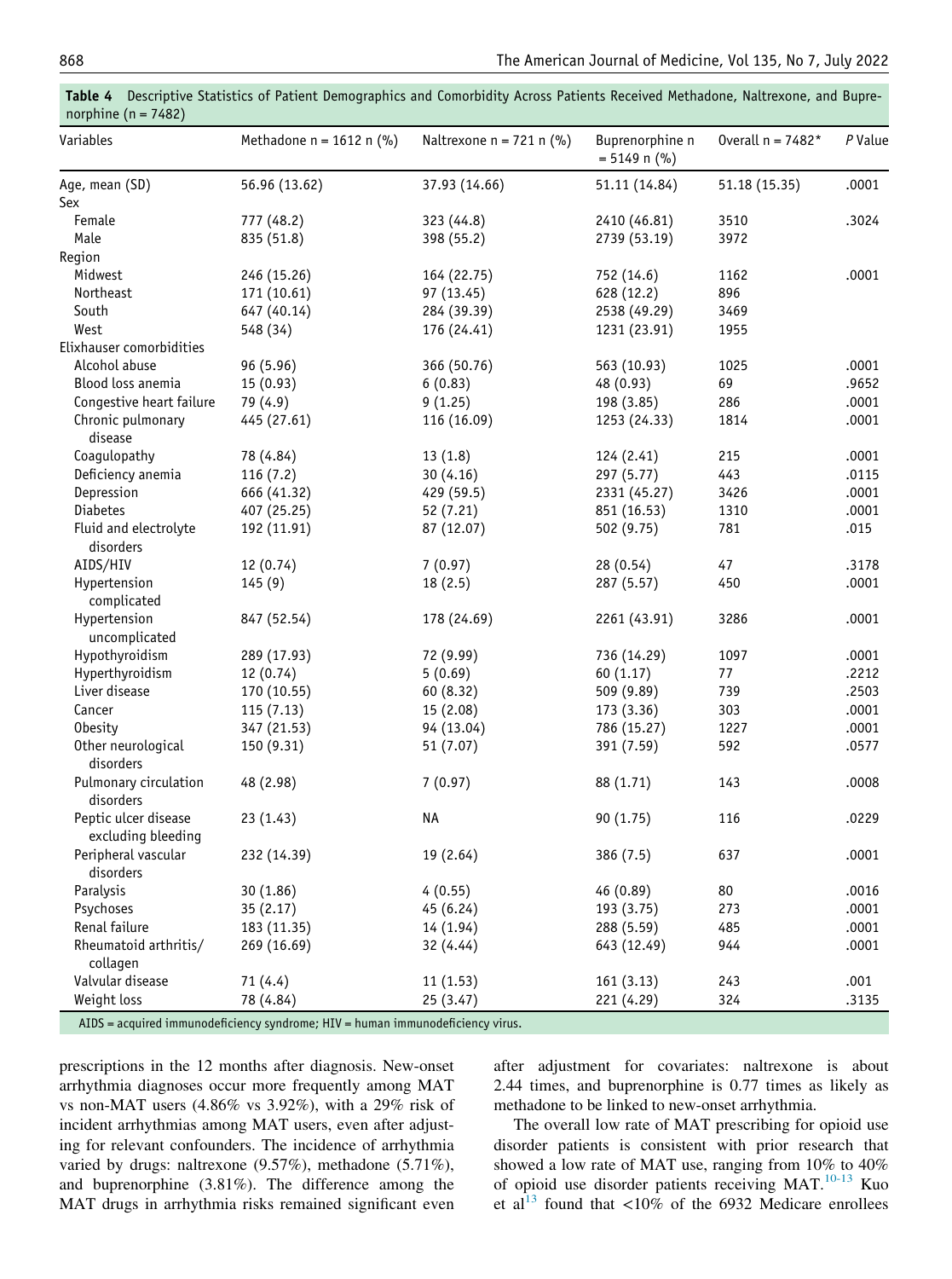| Afflythmias                                |                |             |                |
|--------------------------------------------|----------------|-------------|----------------|
| Variables                                  | 0 <sub>R</sub> | 95% CI      | P Value        |
| Unadjusted                                 |                |             |                |
| Drug                                       |                |             |                |
| (reference = Methadone)                    |                |             |                |
| Naltrexone                                 | 1.749          | 1.264-2.422 | .0008          |
| <b>Buprenorphine</b>                       | 0.654          | 0.507-0.843 | .0011          |
| Adjusted                                   |                |             |                |
| Drug                                       |                |             |                |
| (reference = methadone)                    |                |             |                |
| Naltrexone                                 | 2.425          | 1.612-3.648 | < .0001        |
| Buprenorphine                              | 0.781          | 0.595-1.024 | .0733          |
| Age                                        | 1.000          | 0.991-1.01  | .9967          |
| Males vs females                           | 0.901          | 0.712-1.141 | .3872          |
| Region (reference = South)                 |                |             |                |
| Midwest                                    | 0.866          | 0.602-1.246 | .4386          |
| North                                      | 1.361          | 0.964-1.922 | .0803          |
| West                                       | 1.145          | 0.876-1.496 | .3224          |
| Alcohol                                    | 1.318          | 0.965-1.799 | .0823          |
| Congestive heart failure                   | 1.649          | 1.081-2.518 | .0204          |
| Chronic pulmonary disease                  | 1.113          | 0.866-1.432 | .4032          |
| Coagulopathy                               | 1.038          | 0.62-1.739  | .8859          |
| Deficiency anemia                          | 1.616          | 1.136-2.297 | .0076          |
| Depression                                 | 1.182          | 0.934-1.498 | .1647          |
| <b>Diabetes</b>                            | 1.042          | 0.786-1.382 | .7755          |
| Fluid and electrolyte<br>disorders         | 1.89           | 1.427-2.503 | < .0001        |
| Hypertension complicated                   | 1.633          | 1.085-2.458 | .0188          |
| Hypertension                               | 1.534          | 1.158-2.032 | .0029          |
| uncomplicated                              |                |             |                |
| Hypothyroidism                             | 0.938          | 0.695-1.267 | .6787          |
| Cancer                                     | 1.154          | 0.729-1.827 | .542           |
| <b>Obesity</b>                             | 0.975          | 0.736-1.29  | .8575          |
| Pulmonary circulation<br>disorders         | 1.574          | 0.921-2.688 | .0969          |
| Peptic ulcer disease<br>excluding bleeding | 1.329          | 0.686-2.574 | .399           |
| Peripheral vascular                        | 1.812          | 1.327-2.475 | .0002          |
| disorders                                  |                |             |                |
| Paralysis                                  | 1.034          | 0.459-2.329 | .9361          |
| Psychoses<br>Renal failure                 | 1.229<br>1.215 | 0.747-2.023 | .4169<br>.3322 |
|                                            |                | 0.819-1.802 | .3719          |
| Rheumatoid arthritis/<br>collagen          | 1.149          | 0.847-1.557 |                |
| Valvular disease                           | 1.67           | 1.096-2.545 | .0171          |

<span id="page-5-0"></span>Table 5 Results from Unadjusted and Adjusted Logistic Regression Examining the Association on Type of MAT Medications and Arrhythmias

CI = confidence interval; MAT = Medication-Assisted Therapy; OR = odds ratio.

who died from opioid overdose in 2012-2016 had any prescription for MAT. The persistently low adoption of MAT intervention for the opioid use disorder population is concerning, considering the proven effectiveness of MAT in saving lives and treating opioid use disorder.<sup>[10](#page-6-7)</sup> The low rate of MAT use underscores the urgent need for the development and implementation of practical policy and practice guidelines by state and federal agencies, insurance payers, and health systems to lessen barriers to MAT prescribing for the growing population of opioid use disorder patients.<sup>[14](#page-6-9)</sup> This is particularly critical at this moment of the COVID-19

pandemic, with its associated social isolation and limited access to medical care. For example, state and federal policies should consider allowing all clinicians who already prescribe opioid analgesics to have automatic approval to prescribe MAT drugs for individuals living with opioid use disorder. Government policies should also consider the elimination of the limit on opioid use disorder patient census in the clinicians' patient panels. Finally, decision-makers in insurance companies and health systems should consider removal of the onerous preauthorization process for MAT prescribing. $14,15$  $14,15$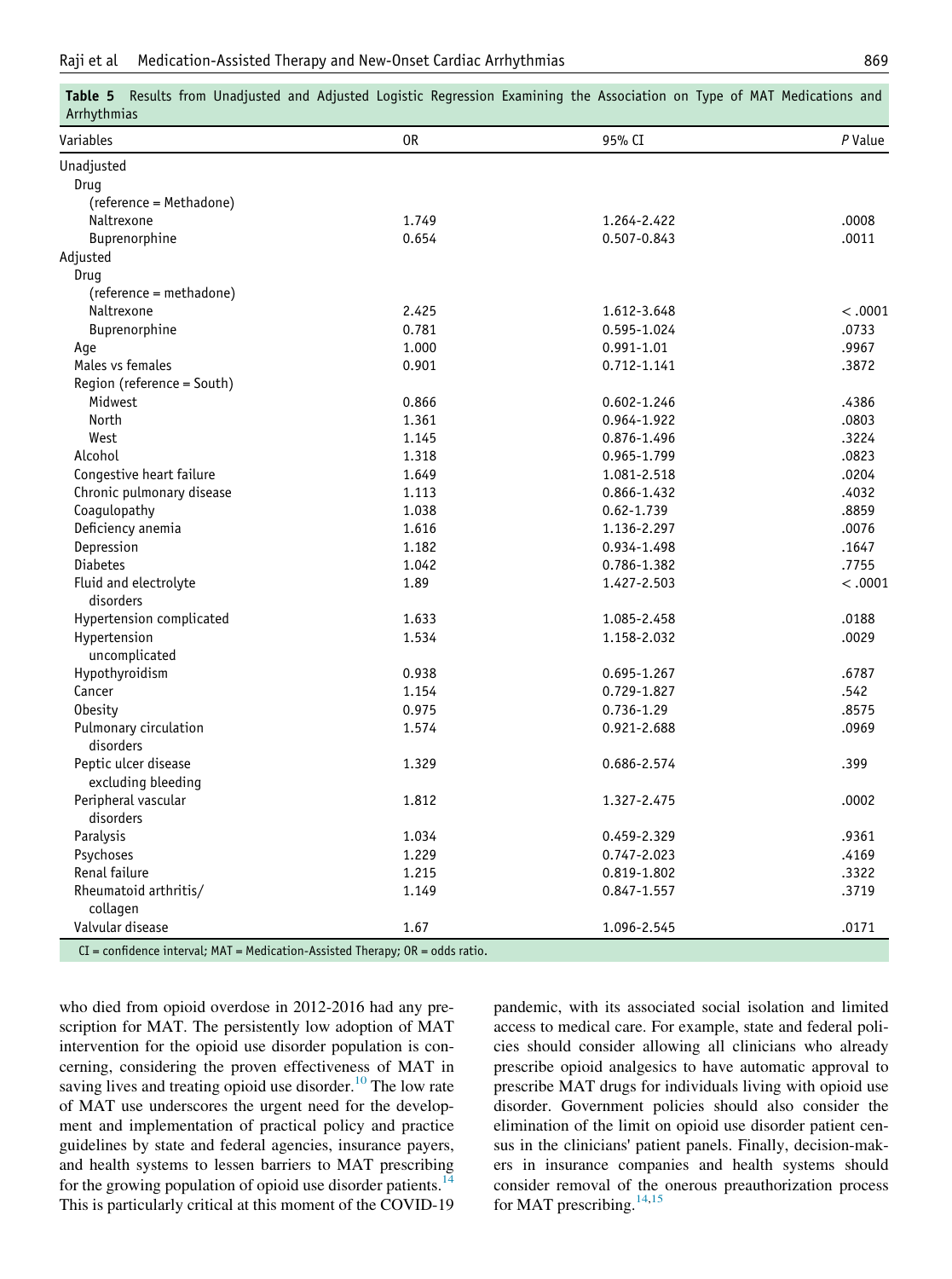<span id="page-6-1"></span><span id="page-6-0"></span>Our finding of the highest rate of incident arrhythmia in naltrexone users is unexpected, given the large body of literature on the arrhythmogenic risk of methadone. The reason for this finding is unclear. One possibility for the higher arrhythmia rate in naltrexone than methadone is that MAT prescribers might avoid methadone in opioid use disorder patients with any history of cardiac conditions or abnormal electrocardiography (ECG) findings. This possibility is plausible given that prescribing guidelines recommend ECG to rule out arrhythmias and measure QTc prior to initiating methadone. In this scenario,  $8,9$  $8,9$  high arrhythmia risk patients are screened out when prescribers are considering methadone for opioid use disorder, thus giving the higher rate for naltrexone. Although we excluded participants with prior diagnoses of cardiac arrhythmias, we found that the naltrexone group had a baseline lower rate of heart failure, hypertension, and valve disease than the methadone group. We do not, however, have detailed information on ECG to explore the possibility of differences in the rate of ECG abnormalities in methadone users vs users of other MATs.

## <span id="page-6-4"></span><span id="page-6-3"></span><span id="page-6-2"></span>**CONCLUSION**

Our study showed that the rate of arrhythmia with the use of naltrexone was higher (9.57%) compared with methadone (5.71%), and the rate of arrhythmia was the least with the use of buprenorphine (3.81%). We also found that the rate of arrhythmia was significantly higher (27.59%) when 2 or more MAT medications were used in combination.

#### <span id="page-6-6"></span><span id="page-6-5"></span>Limitations

<span id="page-6-8"></span><span id="page-6-7"></span>Our findings must be interpreted in view of several limitations. First, information on outcomes and comorbidities is based on diagnosis codes included in charges for outpatient and hospitalization services. Such diagnoses are not always accurate or complete. Second, given the retrospective nature of this study, undetected selection bias may have affected the findings. For example, patients who received MATs may have been more likely than their counterparts to have had subsequent diagnoses. However, we attempted to address this potential bias by propensity matching for a broad range of demographics and comorbidity. Third, our database lacked information on several important factors, such as race/ethnicity and socioeconomic status. Fourth, prescription claims data do not capture data on drugs obtained outside the plan. Given the various stigmas and restrictions associated with MATs, some patients may have accessed these drugs outside their health care setting.

## <span id="page-6-10"></span><span id="page-6-9"></span>CLINICAL IMPLICATIONS

Our findings suggest that in opioid use disorder patients with significant cardiovascular conditions—especially conditions that increase the risk of arrhythmias—clinicians should consider buprenorphine as first-line therapy. Of course, the final clinical decision for MAT prescribing is

made on a case-by-case basis, with consideration by the prescriber of the overall clinical profile of the individual patient with opioid use disorder and with the health care preferences of the patient.

#### References

- 1. Ahmad FB, Rossen LM, Sutton P. Provisional drug overdose death counts. National Center for Health Statistics. 2021. Available at: [https://www.cdc.gov/nchs/nvss/vsrr/drug-overdose-data.htm.](https://www.cdc.gov/nchs/nvss/vsrr/drug-overdose-data.htm) Accessed February 28, 2022.
- 2. [Becker WC, Fiellin DA. When epidemics collide: Coronavirus disease](http://refhub.elsevier.com/S0002-9343(22)00095-X/sbref0002) [2019 \(COVID-19\) and the opioid crisis.](http://refhub.elsevier.com/S0002-9343(22)00095-X/sbref0002) Ann Intern Med. 2020;173  $(1):59-60.$
- 3. [Larochelle MR, Bernson D, Land T, et al. Medication for opioid use](http://refhub.elsevier.com/S0002-9343(22)00095-X/sbref0003) [disorder after nonfatal opioid overdose and association with mortality:](http://refhub.elsevier.com/S0002-9343(22)00095-X/sbref0003) a cohort study. Ann Intern Med [2018;169\(3\):137–45.](http://refhub.elsevier.com/S0002-9343(22)00095-X/sbref0003)
- 4. [Wakeman SE, Larochelle MR, Ameli O, et al. Comparative effective](http://refhub.elsevier.com/S0002-9343(22)00095-X/sbref0004)[ness of different treatment pathways for opioid use disorder.](http://refhub.elsevier.com/S0002-9343(22)00095-X/sbref0004) JAMA Netw Open [2020;3\(2\):e1920622.](http://refhub.elsevier.com/S0002-9343(22)00095-X/sbref0004)
- 5. [Joudrey PJ, Edelman EJ, Wang EA. Methadone for opioid use disor](http://refhub.elsevier.com/S0002-9343(22)00095-X/sbref0005)der−[decades of effectiveness but still miles away in the US.](http://refhub.elsevier.com/S0002-9343(22)00095-X/sbref0005) JAMA Psychiatry [2020;77\(11\):1105–6.](http://refhub.elsevier.com/S0002-9343(22)00095-X/sbref0005)
- 6. [Patrick SW, Buntin MB, Martin PR, et al. Barriers to accessing treat](http://refhub.elsevier.com/S0002-9343(22)00095-X/sbref0006)[ment for pregnant women with opioid use disorder in Appalachian](http://refhub.elsevier.com/S0002-9343(22)00095-X/sbref0006) states. Subst Abus [2019;40\(3\):356–62.](http://refhub.elsevier.com/S0002-9343(22)00095-X/sbref0006)
- 7. [Beetham T, Saloner B, Wakeman SE, Gaye M, Barnett ML. Access to](http://refhub.elsevier.com/S0002-9343(22)00095-X/sbref0007) [office-based buprenorphine treatment in areas with high rates of opi](http://refhub.elsevier.com/S0002-9343(22)00095-X/sbref0007)[oid-related mortality: an audit study.](http://refhub.elsevier.com/S0002-9343(22)00095-X/sbref0007) Ann Intern Med. 2019;171(1):1– [9.](http://refhub.elsevier.com/S0002-9343(22)00095-X/sbref0007)
- 8. [Pani PP, Trogu E, Maremmani I, Pacini M. QTc interval screening for](http://refhub.elsevier.com/S0002-9343(22)00095-X/sbref0008) [cardiac risk in methadone treatment of opioid dependence.](http://refhub.elsevier.com/S0002-9343(22)00095-X/sbref0008) Cochrane Database Syst Rev [2013\(6\):CD008939.](http://refhub.elsevier.com/S0002-9343(22)00095-X/sbref0008)
- 9. [Krantz MJ, Palmer RB, Haigney MCP. Cardiovascular complications](http://refhub.elsevier.com/S0002-9343(22)00095-X/sbref0009) [of opioid use: JACC State-of-the-Art Review.](http://refhub.elsevier.com/S0002-9343(22)00095-X/sbref0009) J Am Coll Cardiol [2021;77\(2\):205–23.](http://refhub.elsevier.com/S0002-9343(22)00095-X/sbref0009)
- 10. [Volkow ND, Frieden TR, Hyde PS, Cha SS. Medication-assisted ther](http://refhub.elsevier.com/S0002-9343(22)00095-X/sbref0010)apies−[tackling the opioid-overdose epidemic.](http://refhub.elsevier.com/S0002-9343(22)00095-X/sbref0010) N Engl J Med. [2014;370\(22\):2063–6.](http://refhub.elsevier.com/S0002-9343(22)00095-X/sbref0010)
- 11. [Haffajee RL, Bohnert ASB, Lagisetty PA. Policy pathways to address](http://refhub.elsevier.com/S0002-9343(22)00095-X/sbref0011) [provider workforce barriers to buprenorphine treatment.](http://refhub.elsevier.com/S0002-9343(22)00095-X/sbref0011) Am J Prev Med. [2018;54\(6 suppl 3\):S230–42.](http://refhub.elsevier.com/S0002-9343(22)00095-X/sbref0011)
- 12. [Saloner B, Karthikeyan S. Changes in substance abuse treatment use](http://refhub.elsevier.com/S0002-9343(22)00095-X/sbref0012) [among individuals with opioid use disorders in the United States,](http://refhub.elsevier.com/S0002-9343(22)00095-X/sbref0012) 2004−2013. JAMA [2015;314\(14\):1515–7.](http://refhub.elsevier.com/S0002-9343(22)00095-X/sbref0012)
- 13. [Kuo YF, Baillargeon J, Raji MA. Overdose deaths from nonprescribed](http://refhub.elsevier.com/S0002-9343(22)00095-X/sbref0013) [prescription opioids, heroin, and other synthetic opioids in Medicare](http://refhub.elsevier.com/S0002-9343(22)00095-X/sbref0013) beneficiaries. [J Subst Abuse Treat](http://refhub.elsevier.com/S0002-9343(22)00095-X/sbref0013) 2021;124:108282.
- 14. [National Academies of Sciences, Engineering, and Medicine; Health](http://refhub.elsevier.com/S0002-9343(22)00095-X/sbref0014) [and Medicine Division; Board on Health Sciences Policy; Committee](http://refhub.elsevier.com/S0002-9343(22)00095-X/sbref0014) [on Medication-Assisted Treatment for Opioid Use Disorder. In:](http://refhub.elsevier.com/S0002-9343(22)00095-X/sbref0014) Mancher M, Leshner AI, eds. [Medications for Opioid Use Disorder](http://refhub.elsevier.com/S0002-9343(22)00095-X/sbref0014) Save Lives[, Washington, DC: National Academies Press \(US\); 2019.](http://refhub.elsevier.com/S0002-9343(22)00095-X/sbref0014)
- 15. [Ferries E, Racsa P, Bizzell B, Rhodes C, Suehs B. Removal of prior](http://refhub.elsevier.com/S0002-9343(22)00095-X/sbref0015) [authorization for medication-assisted treatment: impact on opioid use](http://refhub.elsevier.com/S0002-9343(22)00095-X/sbref0015) [and policy implications in a Medicare Advantage population.](http://refhub.elsevier.com/S0002-9343(22)00095-X/sbref0015) J Manag Care Spec Pharm [2021;27\(5\):596–606.](http://refhub.elsevier.com/S0002-9343(22)00095-X/sbref0015)

## SUPPLEMENTARY DATA

Supplementary data to this article can be found online at <https://doi.org/10.1016/j.amjmed.2022.01.032>.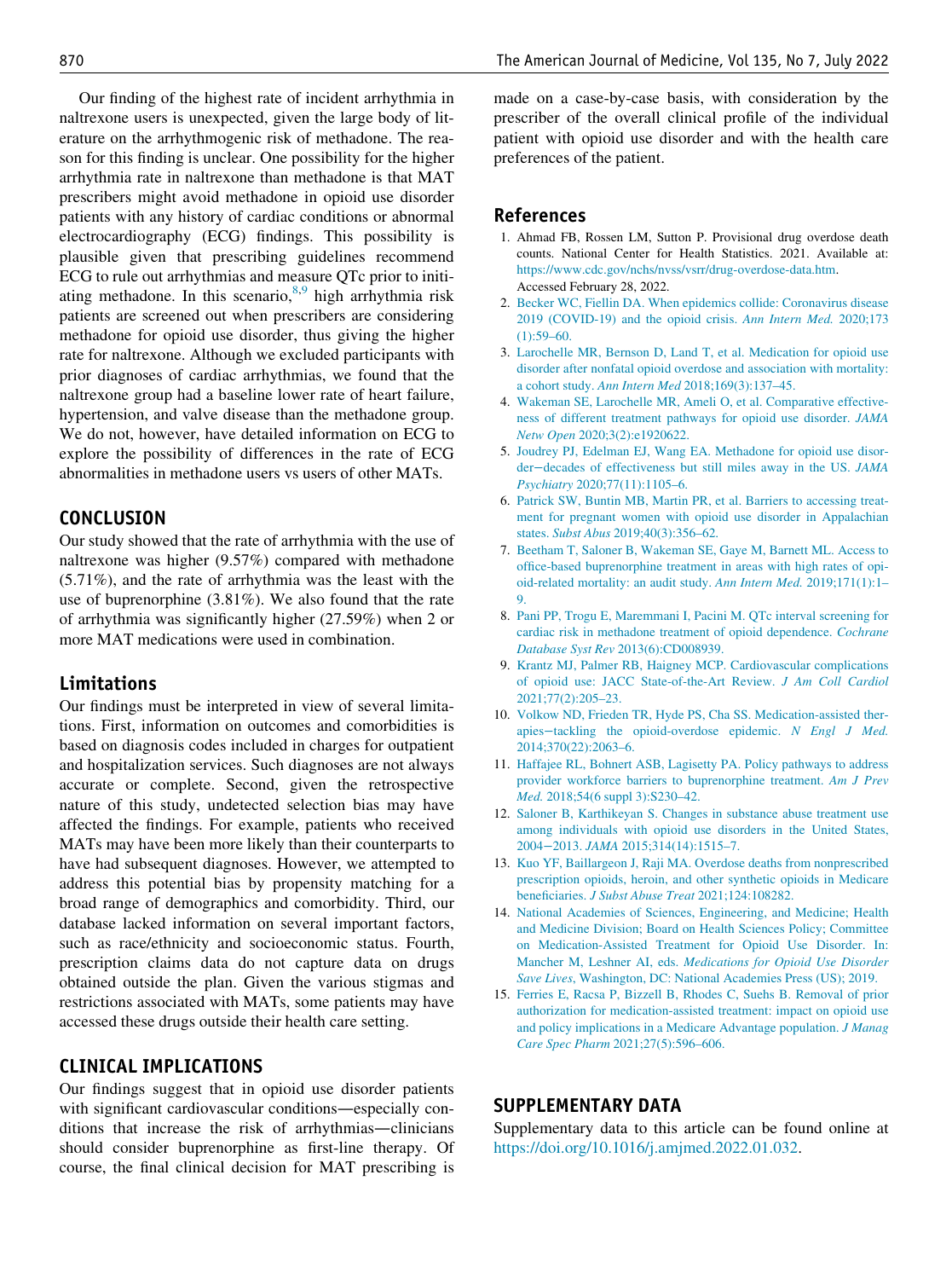<span id="page-7-0"></span>

|                  | Chronic Condition Data Warehouse for OUD, Arrhythmia, and Long QT Syndrome                                                                                                                                                                                                                                                                                                                                                                                                                                                                                                                                                                                                                                                                                   |
|------------------|--------------------------------------------------------------------------------------------------------------------------------------------------------------------------------------------------------------------------------------------------------------------------------------------------------------------------------------------------------------------------------------------------------------------------------------------------------------------------------------------------------------------------------------------------------------------------------------------------------------------------------------------------------------------------------------------------------------------------------------------------------------|
| <b>Disease</b>   | ICD-10 Diagnosis                                                                                                                                                                                                                                                                                                                                                                                                                                                                                                                                                                                                                                                                                                                                             |
| <b>OUD</b>       | F1110, F11120, F11121, F11122, F11129, F1114, F11150, F11151, F11159, F11181, F11182, F11188, F1119,<br>F1120, F11220, F11221, F11222, F11229, F1123, F1124, F11250, F11251, F11259, F11281, F11282, F11288,<br>F1129, F1190, F11920, F11921, F11922, F11929, F1193, F1194, F11950, F11951, F11959, F11981, F11982,<br>F11988, F1199, T400X1A, T400X2A, T400X3A, T400X4A, T401X1A, T401X2A, T401X3A, T401X4A, T402X1A,<br>T402X2A, T402X3A, T402X4A, T403X1A, T403X2A, T403X3A, T403X4A, T403X5A, T404X1A, T404X2A,<br>T404X3A, T404X4A, T40411A, T40412A, T40413A, T40414A, T40415A, T40421A, T40422A, T40423A,<br>T40424A, T40425A, T40491A, T40492A, T40493A, T40494A, T40495A, T40601A, T40602A, T40603A,<br>T40604A, T40691A, T40692A, T40693A, T40694A |
| Arrhythmia       | I441, I443, I456, I459, I47, I470, I471, I472, I479, I48, I480, I481, I4811, I4819, I482, I4820, I4821, I483,<br>I484, I489, I4891, I4892, I49, I490, I4901, I4902, I491, I492, I493, I494, I4940, I4949, I495, I498, I499,<br>R000, R001, R008, T821, Z450, Z950                                                                                                                                                                                                                                                                                                                                                                                                                                                                                            |
| Long QT syndrome | I4581, R9431                                                                                                                                                                                                                                                                                                                                                                                                                                                                                                                                                                                                                                                                                                                                                 |

Supplementary Table 1 International Classification of Diseases, 10th Revision, Clinical Modification (ICD $-10-CM$ ) Based on the CMS

CMS = Centers for Medicare & Medicaid Services; OUD = opioid use disorder.

<span id="page-7-2"></span><span id="page-7-1"></span>

Supplementary Figure Diagram for selection of opioid use disorder (OUD) patients with and without Medication-Assisted Therapy (MAT).

Supplementary Table 2 CPT/HCPCS Codes for MAT Use Prescription (Methadone, Buprenorphine, and Naltrexone)

| Procedure | CPT/HCPCS Codes                                                                                                                                             | NDC Codes                                |
|-----------|-------------------------------------------------------------------------------------------------------------------------------------------------------------|------------------------------------------|
| MAT       | G2067, G2068, G2069,<br>G2070, G2071,<br>G2072, G2073,<br>G2078, G2079,<br>H0020, J0571,<br>J0572, J0573,<br>J0574, J0575,<br>J0592, S0109,<br>J1230, J2315 | 2810010070,<br>2808120005,<br>2808080040 |

CPT = Common Procedural Terminology; HCPCS = Healthcare Common Procedure Coding System; MAT = Medication-Assisted Therapy; NDC = National Drug Codes.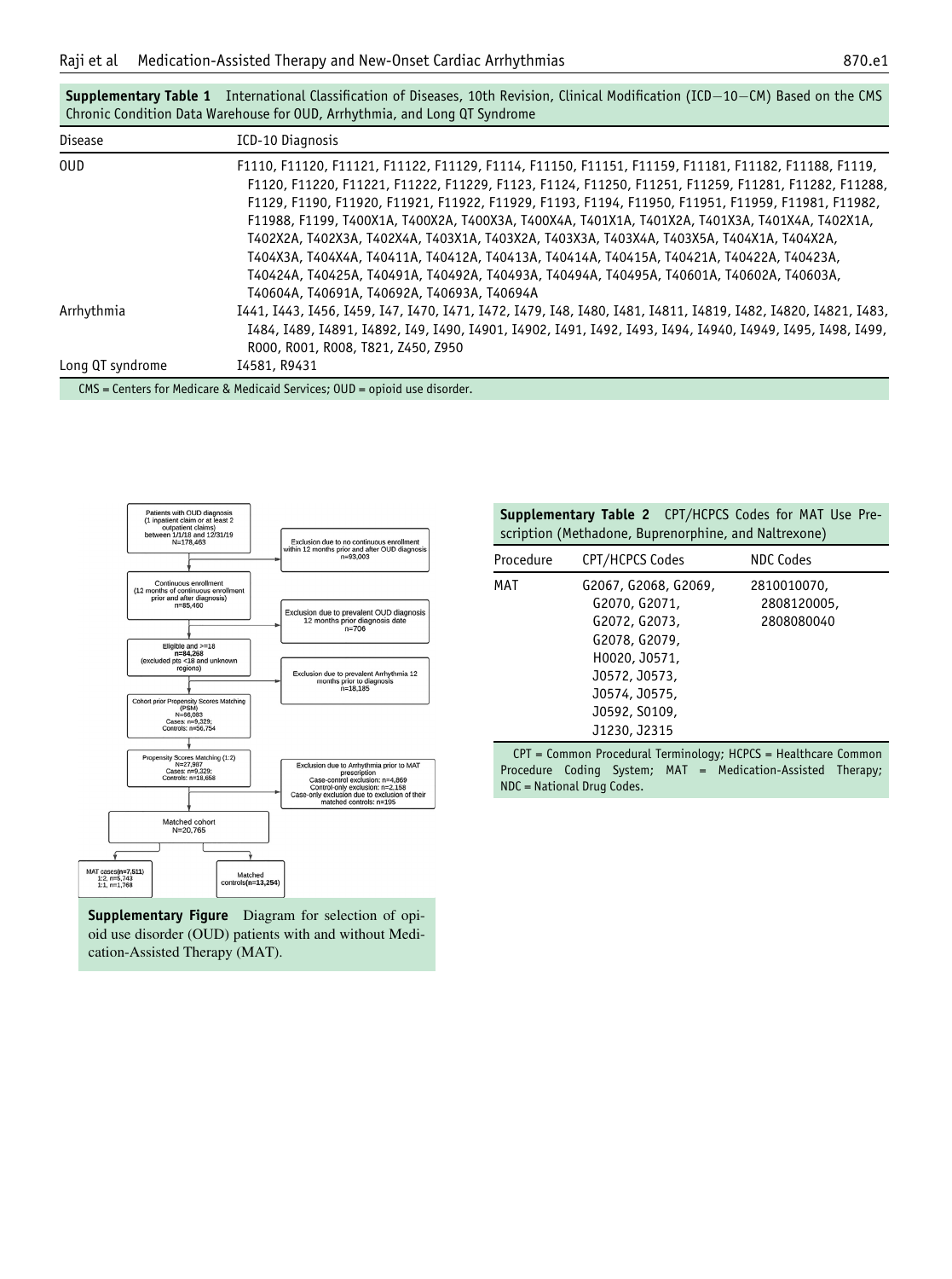<span id="page-8-0"></span>

| Supplementary Table 3 Patient Demographics and Comorbidity Between Patients with and Without MATs |                      |                           |                      |         |
|---------------------------------------------------------------------------------------------------|----------------------|---------------------------|----------------------|---------|
| Variables                                                                                         | MAT $n = 9329$ n (%) | No MAT $n = 56,754$ n (%) | Overall $n = 66,083$ | P Value |
| Age, mean (SD)                                                                                    | 52.20 (15.54)        | 62.11 (14.7)              | 60.71 (15.23)        | .0001   |
| Sex                                                                                               |                      |                           |                      |         |
| Female                                                                                            | 4412 (47.29)         | 32,580 (57.41)            | 36,992               | .0001   |
| Male                                                                                              | 4917 (52.71)         | 24,174 (42.59)            | 29,091               |         |
| Region                                                                                            |                      |                           |                      |         |
| Midwest                                                                                           | 1445 (15.49)         | 7478 (13.18)              | 8923                 | .0001   |
| Northeast                                                                                         | 1121 (12.02)         | 3649 (6.43)               | 4770                 |         |
| South                                                                                             | 4288 (45.96)         | 28,385 (50.01)            | 32,673               |         |
| West                                                                                              | 2475 (26.53)         | 17,242 (30.38)            | 19,717               |         |
| Elixhauser comorbidities                                                                          |                      |                           |                      |         |
| Alcohol abuse                                                                                     | 1331 (14.27)         | 4223 (7.44)               | 5554                 | .0001   |
| Blood loss anemia                                                                                 | 102(1.9)             | 908(1.6)                  | 1010                 | .0002   |
| Congestive heart failure                                                                          | 560(6)               | 6016 (10.6)               | 6576                 | .0001   |
| Chronic pulmonary disease                                                                         | 2567 (27.52)         | 19,226 (33.88)            | 21,793               | .0001   |
| Coagulopathy                                                                                      | 326 (3.49)           | 2896 (5.1)                | 3222                 | .0001   |
| Deficiency anemia                                                                                 | 638 (6.84)           | 5145 (9.07)               | 5783                 | .0001   |
| Depression                                                                                        | 4466 (47.87)         | 24,767 (43.64)            | 29,233               | .0001   |
| <b>Diabetes</b>                                                                                   | 1834 (19.66)         | 17,607 (31.02)            | 19,441               | .0001   |
| Fluid and electrolyte disorders                                                                   | 1352 (14.49)         | 10,077 (17.76)            | 11,429               | .0001   |
| AIDS/HIV                                                                                          | 64 (0.69)            | 308 (0.54)                | 372                  | .0854   |
| Hypertension complicated                                                                          | 743 (7.96)           | 9153 (16.13)              | 9896                 | .0001   |
| Hypertension uncomplicated                                                                        | 4438 (47.57)         | 36,721 (64.7)             | 41,159               | .0001   |
| Hypothyroidism                                                                                    | 1445 (15.49)         | 11,671 (20.56)            | 13,116               | .0001   |
| Hyperthyroidism                                                                                   | 109 (1.17)           | 689 (1.21)                | 798                  | .7086   |
| Liver disease                                                                                     | 1051 (11.27)         | 5391 (9.5)                | 6442                 | .0001   |
| Cancer                                                                                            | 440 (4.72)           | 4520 (7.96)               | 4960                 | .0001   |
| <b>Obesity</b>                                                                                    | 1668 (17.88)         | 14,476 (25.51)            | 16,144               | .0001   |
| Other neurological disorders                                                                      | 910 (9.75)           | 6244 (11)                 | 7154                 | .0003   |
| Pulmonary circulation disorders                                                                   | 242 (2.59)           | 2372 (4.18)               | 2614                 | .0001   |
| Peptic ulcer disease excluding bleeding                                                           | 160 (1.72)           | 1091 (1.92)               | 1251                 | .1734   |
| Peripheral vascular disorders                                                                     | 963 (10.32)          | 12,773 (22.51)            | 13,736               | .0001   |
| Paralysis                                                                                         | 120 (1.29)           | 159 (1.87)                | 1179                 | .0001   |
| Psychoses                                                                                         | 390 (4.18)           | 1754 (3.09)               | 2144                 | .0001   |
| Renal failure                                                                                     | 733 (7.86)           | 10,350 (18.24)            | 11,083               | .0001   |
| Rheumatoid arthritis/collagen                                                                     | 1252 (13.42)         | 11,020 (19.42)            | 12,272               | .0001   |
| Valvular disease                                                                                  | 424 (4.54)           | 3,814 (6.72)              | 4238                 | .0001   |
| Weight loss                                                                                       | 461 (4.94)           | 3,769 (6.64)              | 4230                 | .0001   |

AIDS = acquired immunodeficiency syndrome; HIV = human immunodeficiency virus; MAT = Medication-Assisted Therapy.